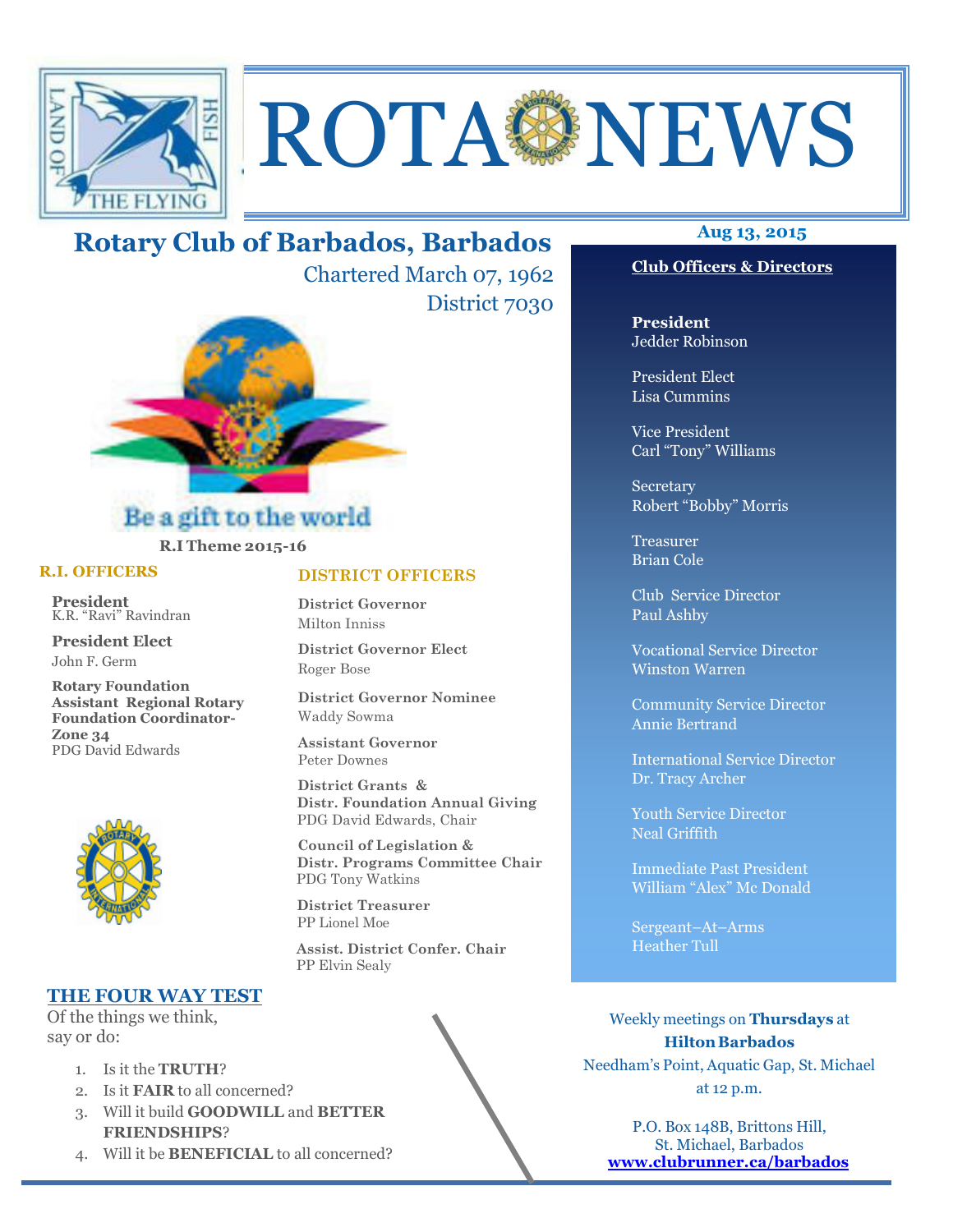#### **THE ROTARY CLUB OF BARBADOS WELCOMES ALL VISITING ROTARIANS AND GUESTS**

# **August is Membership & Extension Month**

**Today is a Business Meeting and Our Greeters are Director of Vocational Service Winston Warren and Director of Club Service Paul Ashby. The Board of Directors will report on the Status of the Club.** 

# **Vocational Service Director Winston War-**

**ren** joined the Club on December 06, 2012. His Classification is Business Services - Cleaning. He was introduced by Past Community Service Director Shawn Franklin.

He served as the Chair of the Environment Committee 2013-14. For 2014-15 he continued as Chair of the Environment Committee in addition to the Chair of the Drug Awareness Committee. He is also the Quartermaster of the Club.





**Club Service Director Paul M. Ashby** joined the Club on March 05, 2009. His Classification is Commercial Banking.

He was introduced by PP & VP C.A. "Tony" Williams. For 2009-10 he served on the Fund Raising and Children' s Homes Committees.

He served as Director New Generations 2010-2012. He served as Secretary for 2013-2015 and the Chair of the Attendance Committee and a member of the

Fund Raising Committee for 2015-16

# **HIGHLIGHTS FROM THE FELLOWSHIP MEETING OF AUGUST 06, 2015**

*—————————————————————————————————————————————————————* 

The Club heartily welcomed back President Jedder, who had been indisposed the previous week. **He informed the Club of the success of Mr. Christopher Lashley who had been awarded an UNESCO Scholarship through the Rotary Foundation.**  *(Please note an announcement on the following page)*

PDG David gave his talk on "What Rotary Means To Me."

Fellowship Chair, PP Jerry gave an update on the Annual Boat Cruise; indicating a change in the date. *(Please note an announcement on the following page)*

**The Club recognised guests Ms Natalie John and Mr. Winston Bovell who were instrumental in supporting Chair Diana Douglin in successfully completing the first - Rotary Community Challenge.**

#### *BREAKING NEWS! UNESCO SCHOLARSHIP!!! JULY 31, 2015*  **Club meeting May 14, 2015**

Guest Christopher Lashley, introduced himself indicating that he was seeking a recommendation from the Club for a Rotary Foundation Scholarship. Currently he works in water and environment sector. "We recognized need for professionals in this sector. Coastal erosion is a problem." **He has been accepted into Masters program at UNESCO Institute.** 

### **Dear Rotarians:**

 UNESCO-IHE, covers the total cost of the program. *Continued next page* Congratulations! Your scholarship application, submitted by Rotary Club of Barbados for a scholarship Christopher Lashley to pursue an MSc degree at the UNESCO-IHE Institute for Water Education in Delft, The Netherlands, has been approved by The Rotary Foundation (TRF). This scholarship, combined with additional funding that will be sourced by

#### **HIGHLIGHTS FROM THE FELLOWSHIP MEETING OF AUGUST 06, 2015, (CONT'D)**

Your club and district do not contribute funds towards this scholarship; TRF and UNESCO-IHE cover the costs. Payment of the scholarship will be made directly to UNESCO-IHE. This message serves as a formal notification of the scholarship's approval.

A scholarship award letter will be sent to the scholar on your behalf. Please find a copy of the terms and conditions for this award here. We encourage you all to contact us at grants@rotary.org with any questions or concerns regarding the implementation or reporting of this grant.

#### Best regards,

The Rotary Foundation Grants Department

#### **ANNUAL BOAT CRUISE**

"Fellow Rotarians the Club's annual boat picnic is planned for Sunday August 30, 2015. So far PDG David, PP Ron, and PP John Cabral have made their boats available. The time for the picnic is 11.00am until 4.00pm and we sail from the areas where each boat is docked. Please confirm your attendance as a matter of urgency by 12.00 noon on Tuesday, August 18 to PP Jerry via email to jerry@premierevents.com.bb. Remember there is limited capacity and places will be allocated on a first response first accommodated basis.

It is customary that the passengers on each boat provide their Food & Beverage. The Captains of each boat will contact each person regarding the menu.

#### *Chair PP Jerry*

#### **\_\_\_\_\_\_\_\_\_\_\_\_\_\_\_\_\_\_\_\_\_\_\_\_\_\_\_\_\_\_\_\_\_\_\_\_\_\_\_\_\_\_\_\_\_\_\_\_\_\_\_\_\_\_\_\_\_\_\_\_\_\_\_\_\_\_\_\_\_\_\_\_\_\_\_\_\_\_\_\_\_\_\_\_\_\_\_\_\_\_\_\_\_\_\_\_\_\_ ROTARY PUSHING ROBOTICS**  August 06, 2015 – Daily Nation

ROTARY CLUB OF BARBADOS recently teamed up with two Barbadian educators from Louisville, Kentucky, in the United States to introduce the subject of robotics to youngsters of Sterling Children's Home, St. Philip. Gregory Grazette and Ian Brewster, both educators knowledgeable in robotics, and the service club thought it would be a wonderful idea to introduce the exciting world of robotics to the children at Sterling.

Dr Carol Belgrave of Rotary discussed the project with Grazette and club president Jedder Robinson, who readily agreed to the idea. Using the LEGO Mindstorms kit and other LEGO materials, the children were required to design, build and programme different robots. They worked in teams and built, programmed and tested their creations.

"It was an amazing manifestation of problem-solving skills, team spirit and critical thinking. The interest was palpable to the point where the children were viewing other possible robotic designs online and were excited about building other robots, but alas, time was limited. They all readily agreed that they truly loved the project. They found this novel experience very stimulating and showed a keen interest in continuing this project in the very near future," said a release form the Club.

Staff at the Children's home were also very impressed with the project and with the dedication showed by the youngsters. Grazette and Brewster were so encouraged by the level of engagement of the children that they expressed a desire through Rotary to maintain and develop the connection with the children at Sterling, and take the robotics project to another even more engaging level. (PR)

# **MEETING DETAILS - Thursday August 06 , 2015 SAA - PD Heather M. Tull**

- **Attendance 54%**
- **Raffle \$115.20**
- **Winner PDG David Edwards**
- **Fines \$272.25**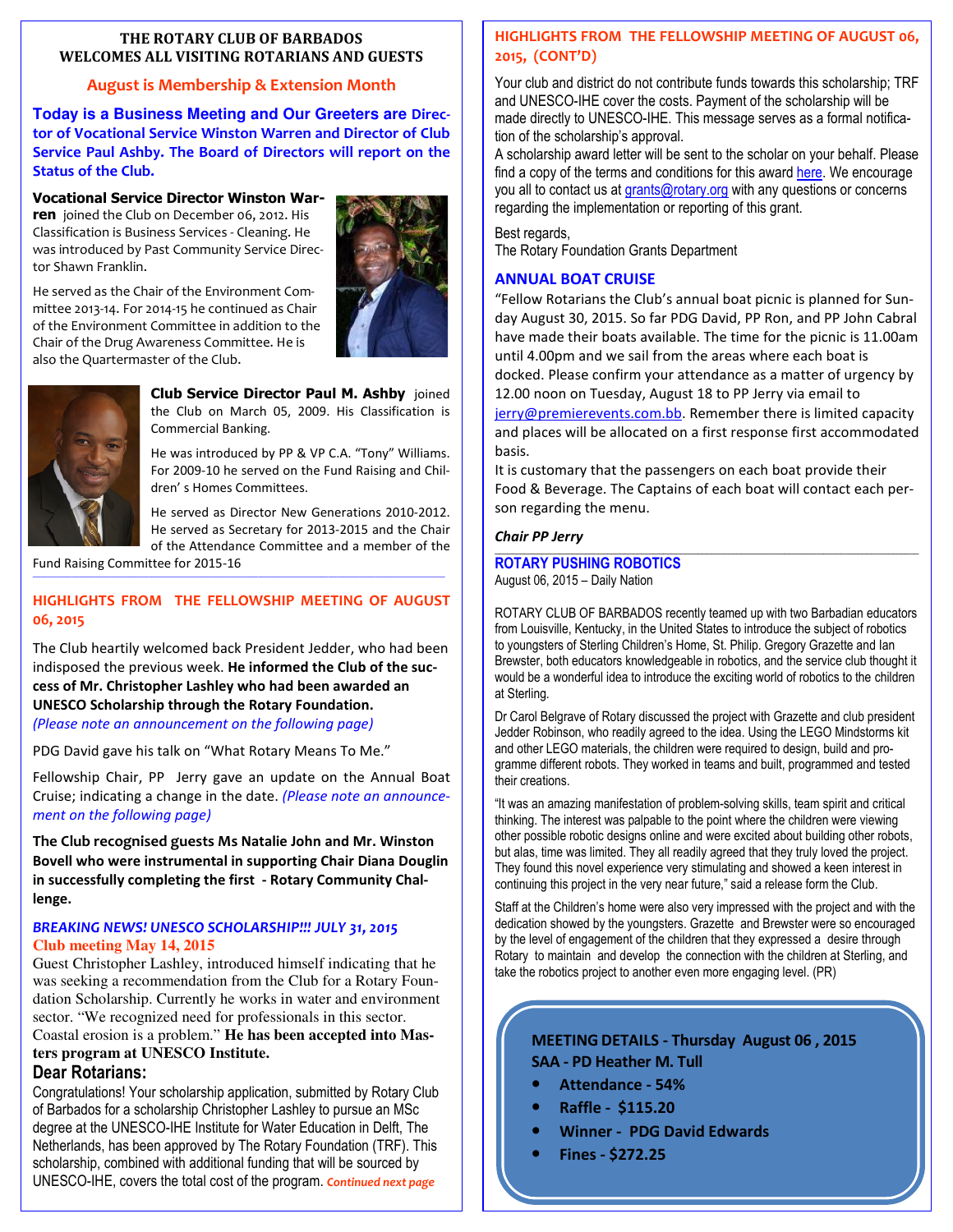#### **END POLIO NOW!**

#### **Catholic Bishops In Kenya Call For A Boycott Of Polio Vaccines**

AUGUST 09, 2015 8:35 AM ET**—Gregory Warner**



*A child is vaccinated in Makadara Health Clinic, Nairobi, Kenya. Greg Warner/NPR* 

Africa will mark one year without polio on Tuesday. The last case was in Somalia in 2014. But last week, a

polio vaccination campaign in Kenya faced an unlikely opponent.

The country's Conference of Catholic Bishops declared a boycott of the World Health Organization's vaccination campaign, saying they needed to "test" whether ingredients contain a derivative of estrogen. Dr. Wahome Ngare of the Kenyan Catholic Doctor's Association alleged that the presence of the female hormone could sterilize children.

Ngare is a practicing gynecologist with no infectious disease experience. Health workers went door to door to vaccinate residents in Nairobi, Kenya. Greg Warner/NPR

He raises the specter of eugenics — sterilizing segments of human populations. He put forth other objections as well: "There are all sorts of stories out there," he told me. "Vaccines can cause autism. Vaccines have been used for spread of HIV. There are some cancer-causing viruses that you'd find in vaccines. So there are lot of stories. Some of them we don't know whether they're true or not true."

I pointed out to him that research has shown that claims of vaccines being linked to autism and HIV and cancer are in fact not true. His response: "We could debate this forever." But Wahome is not, he insists, anti-vaccine. He administers vaccines to patients in his clinic. His children are vaccinated. "Regular immunizations are safe and they must continue," he says. "You must immunize your child."

In Kenya, vaccine suspicion has taken its own local strain, aimed less at vaccines themselves than at the international bodies, like the U.N. and WHO, that distribute them. The distrust has been fueled by WHO's decision to blanket Kenya with polio vaccines, well over and above routine injections, in an effort to boost population immunity. The idea is that some of the people reached by the campaign will have already been vaccinated, but some will not. The WHO says there's no harm in giving extra vaccines to children who are already vaccinated.

But Kenyans have concerns. Jacqueline Okaya, a freelance journalist who's pro-vaccine but not a Catholic, can't help but wonder. "As a parent I was a bit worried why the number of immunizations keep coming all the time," she says. "Then you start doubting it."

For two hours this week I followed Dr. Sylvia Njugu of the Ministry of Health and her team, who were canvassing Nairobi with vaccine vials, countering doubts with friendly smiles — and scare tactics. Njugu says almost all of the parents who refused at first were convinced when she described polio's effect on the body.

"They get convinced and they allow us to do that," Njugu says.

 proached to vaccinate in five days, only a handful of parents finally said no. You scare them a bit? I say. She says, "Of course!" and laughs. It must have been persuasive. Of the more than 1,500 children her team ap-

#### **ARE YOU A ROTARY SUPERHERO?**

#### August 06, 2015



#### **Evan Burrell reveals his "superhero" Rotary identity.**

*By Evan Burrell, a member of the Rotary Club of Turramurra, New South Wales, Australia, and a regular contributor*

I'm sure that, as a child, you had a favorite superhero.

Maybe it was Batman or Superman or Wonder Woman or even Spiderman, weaving webs or leaping tall buildings in a single bound to help those in need.

Now that we're older, we know all too well that that sort of superhero is hard to find. But do you know the easiest place to find modern-day superheroes? Your local Rotary club! And they don't even hide behind a secret identity.

Much like our comic book counterparts, Rotary members are regular people who go about their daily lives until "the call comes in."

Through our membership in Rotary, we are able to make a difference in many different ways.

Recently, Rotarians joined other volunteers in immunizing thousands of children against polio during a one-day End Polio Now immunization drive in Pakistan. Rotary superheroes leapt to action in Gujarat, India, launching a program to put books into the hands of children from low-income families. Other superheroes formed a new Rotarian Action Group aimed at protecting the world's most endangered species. Several years ago, Rotary heroes in the New England region of the United States provided long-term recovery assistance to those affected by Tropical Storm Irene.

Being members of a Rotary club, we have the power to lead by example and become role models for others through our integrity and willingness to help those in need.

Accomplishing all these heroic acts requires willing minds and willing hearts. That's what enables ordinary people to achieve extraordinary results. Our children, our friends, our partners, our community — anyone we interact with can be inspired in some small way by our actions and deeds.

Superheroes don't just exist in comic books or movies. And luckily, we don't need to put on a cape to be effective. Each of us, through Rotary, has the power to do good in the world and to make a difference in the lives of others.

Rotarians are truly modern-day superheroes! How are you making a difference through Rotary? Are you a Rotary superhero?

*For Membership and New Club Development Month in August, we are collecting stories from members about why they joined– and are proud to stay– in Rotary. Tell us your story on Facebook.*